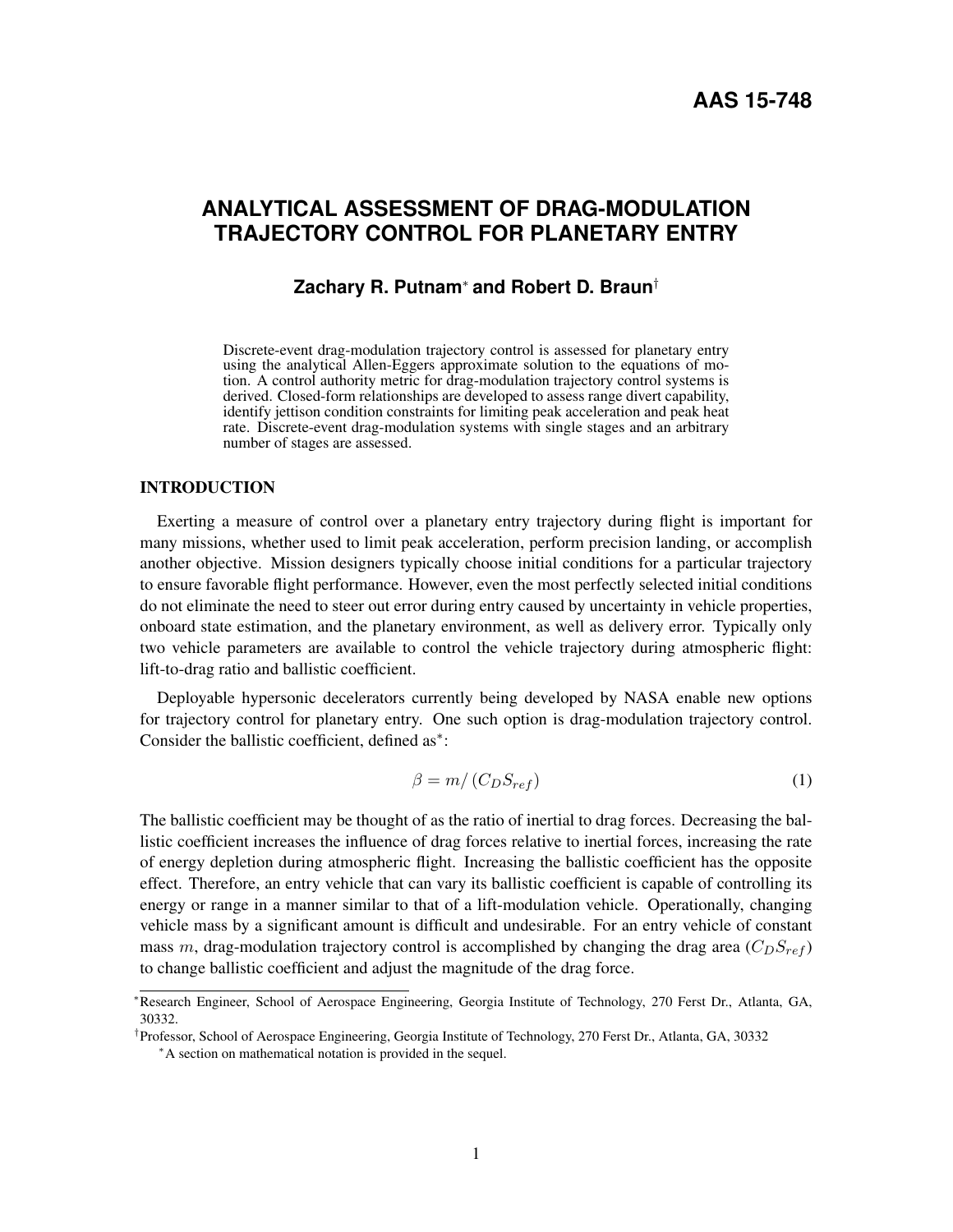

<span id="page-1-0"></span>Figure 1. Example drag-modulation system for entry, descent, and landing.

Drag-modulation trajectory control is a prime candidate for use with large, deployable drag areas, such as those envisioned by NASA's Hypersonic Inflatable Aerodynamic Decelerator program. Effector requirements for large, likely flexible, vehicles may make lift modulation infeasible or undesirable. For these types of vehicles, or for missions in which a simpler system is enabling in terms of cost and risk, drag-modulation trajectory control presents a solution that does not require complex effectors or asymmetric flight conditions. The ability to fly at zero angle of attack reduces the criticality of uncertainty in vehicle aerodynamic properties at asymmetric flight conditions; the absence of a reaction control system eliminates concerns about effector latency and jet interaction with a flexible structure and complex wake flow field; the absence of propellant tanks, propellant, and ejectable ballast masses (for c.g. control) greatly simplifies packaging, system integration, and operational complexity. These benefits come at the expense of drag-modulation systems' inability to provide out-of-plane control authority.

Drag-modulation trajectory control is enabled by two technologies: precise approach navigation and deployable hypersonic decelerators. Current deep-space navigation precision results in minimal delivery and knowledge errors at the top of the atmosphere, making out-of-plane control optional in the absence of plane-change or crossrange requirements. Deployable hypersonic decelerators provide a mass-efficient solution to lower the ballistic coefficient and achieve the required ballistic coefficient ratio and control authority.

#### Discrete-Event Drag-Modulation Trajectory Control

This study examines discrete-event, drag-modulation trajectory control of range during planetary entry, achieved through a series of drag-area jettisons. The jettison events instantly raise ballistic coefficient by reducing the drag area, and may be thought of as adjusting the ratio of inertial to aerodynamic forces such that the desired range is flown. An example of a single-stage drag-modulation entry, descent, and landing system is shown in Fig. [1.](#page-1-0)

A limited number of studies on drag modulation are available in the literature. Drag modulation has been applied to limiting the rate of increase of acceleration during entry,<sup>[1](#page-15-0)</sup> to orbit phasing and entry targeting,<sup>[2](#page-15-1)</sup> and to track reference trajectories for ballistic missiles.<sup>[3](#page-15-2)</sup> These studies all assumed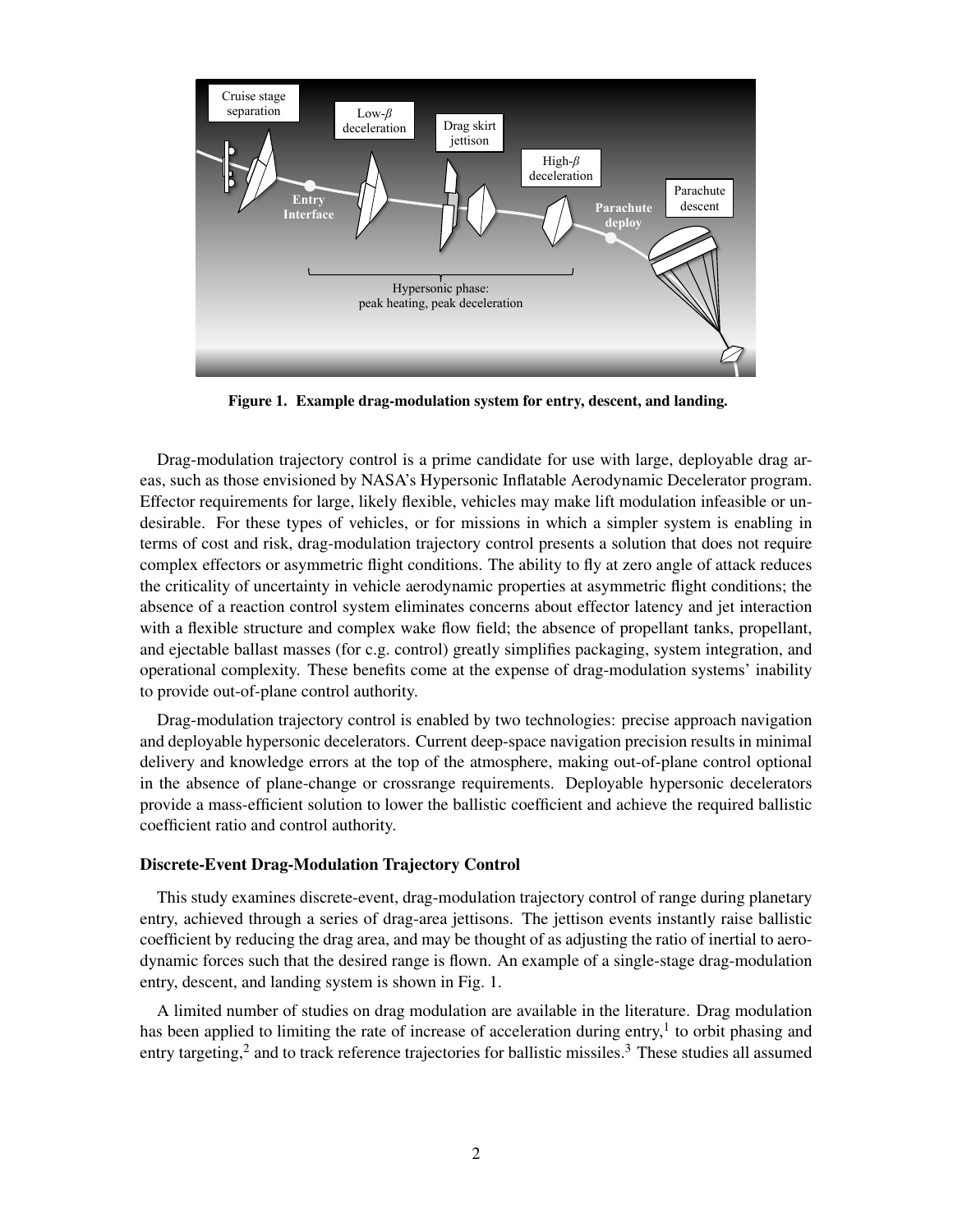drag could be controlled continuously within a given interval. Discrete-event drag modulation has been studied for planetary aerocapture missions at the conceptual level<sup>[4–](#page-15-3)[6](#page-15-4)</sup> and realtime guided per-formance has been assessed.<sup>[7–](#page-15-5)[10](#page-15-6)</sup> More recently, the feasibility of a single-stage drag modulation system was assessed for precision landing at Mars using a realtime numerical predictor-corrector guidance algorithm.<sup>[11](#page-16-0)</sup> This investigation seeks to identify trends in drag-modulation trajectories through piecewise application of the Allen-Eggers approximate solution for ballistic entry.

### Analytical Solutions with Variable Drag

Phillips and Cohen investigated both single-stage and continuously-variable drag-modulation sys-tems as a means to reduce peak acceleration during entry.<sup>[12](#page-16-1)</sup> They were able to develop analytical expressions for minimum peak acceleration for both types systems. These results are rederived and extended below. In 1960, Robinson presented an analysis of continuously-variable systems iden-tical to that of Phillips and Cohen.<sup>[13](#page-16-2)</sup> Randall also studied discrete, single-stage drag-modulation systems, but from the standpoint of modeling break-up during reentry.<sup>[14](#page-16-3)</sup> His work was primarily focused on determining the effect of the initial trajectory on the trajectory of an ejected portion of a body. Warden studied entry trajectories with variable ballistic coefficients.<sup>[15](#page-16-4)</sup> Warden utilized the Allen-Eggers solution, but allowed  $\beta$  to vary with altitude such that:

$$
\beta = \beta_0 \left[ 1 - C \left( 1 - \bar{h} \right) \right]^n \tag{2}
$$

This formulation enables one to model either monotonically increasing or decreasing ballistic coefficient as a function of the normalized altitude,  $\bar{h}$ , dependent on the value of n. Warden was able to derive expressions for velocity and acceleration as functions of altitude, as well as a truncated series approximation for peak acceleration and a transcendental expression for the altitude at peak acceleration. The presence of special functions, such as the complete and incomplete  $\Gamma$  functions, make Warden's solution relatively complicated.

Modeling a variable ballistic coefficient has also been studied as a method for improving the accuracy of analytical trajectory solutions. In 1965, M. Cohen developed expressions for velocity and flight-path angle as functions of altitude by utilizing a specific drag program,  $16$  where the drag coefficient was modeled as:

$$
C_D = C\rho \sin \gamma \tag{3}
$$

More recently, Barbera modeled the variation in drag coefficient as a piecewise function of:

$$
C_D = C_i V^{n_i} \tag{4}
$$

This model was based on empirical aerodynamics data. Barbera used the model to better capture the hypersonic and supersonic variations in drag coefficient for blunted cones.<sup>[17](#page-16-6)</sup> While Barbera's results indicated good accuracy, the study was limited to small cone half angles (less than 8 deg) and large ballistic coefficients (near  $10,000 \text{ kg/m}^2$ ). These properties are typical of strategic reentry systems. In comparison, the sphere-cone capsules flown at Mars have half angles of 70 deg.

#### The Allen-Eggers Solution

The solution of Allen and Eggers may be arrived at by neglecting gravity and lift and assuming a constant flight-path angle in the two-degree-of-freedom equations of motion for planetary entry. This results in a relatively simple relationship between atmospheric density and velocity:<sup>[18](#page-16-7)</sup>

<span id="page-2-0"></span>
$$
V_2 = V_1 \exp\left[\frac{H\left(\rho_2 - \rho_1\right)}{2\beta \sin \gamma^*}\right] \tag{5}
$$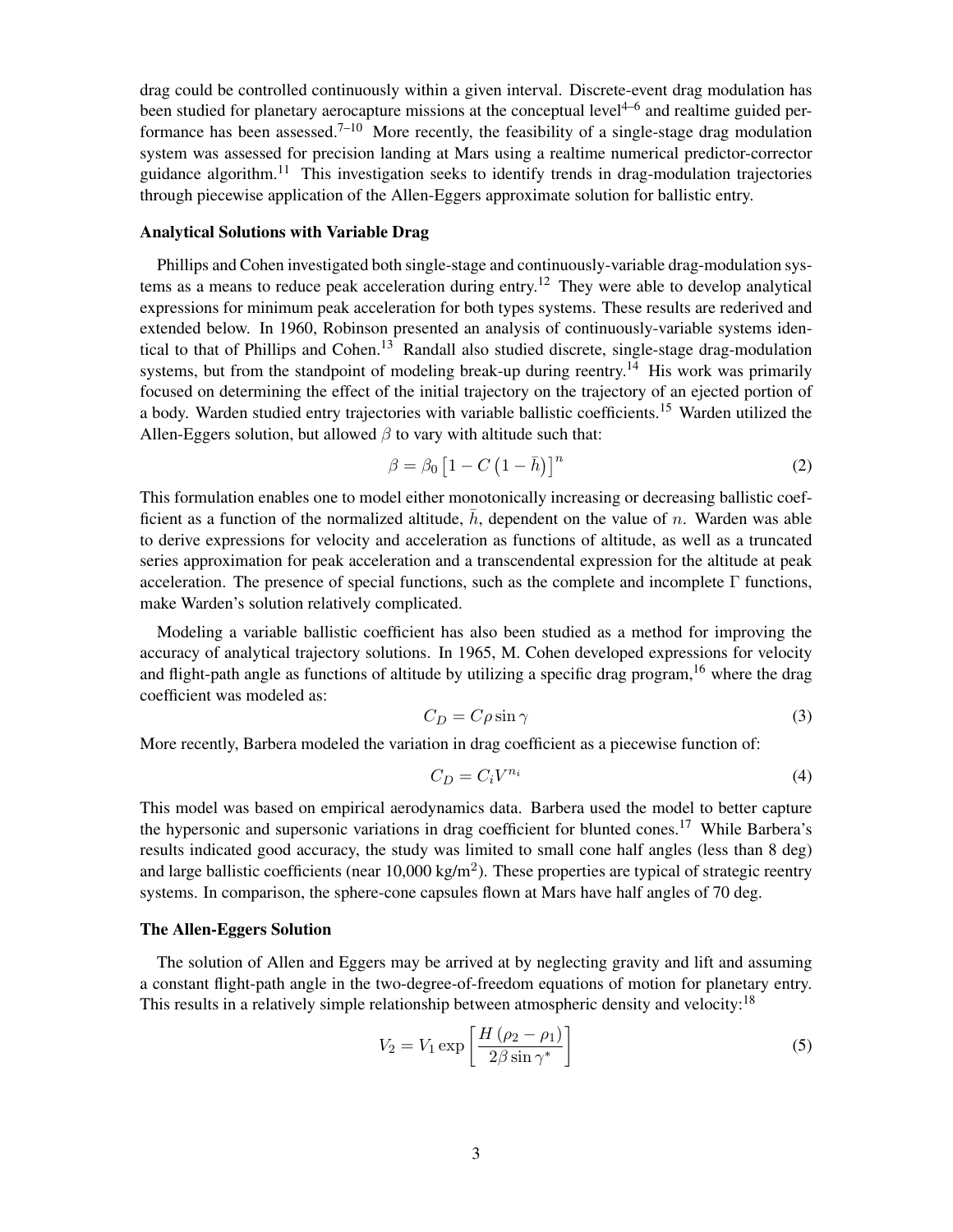where  $\gamma^*$  is the assumed constant flight-path angle. Using this relationship, closed-form expressions for sensed acceleration and stagnation-point heat rate may be derived, as well as expressions for trajectory states at peak values of these quantities.

The expression for sensed acceleration, in terms of the density, is:

$$
a_2 = \frac{\rho_2}{2\beta g} V_1^2 \exp\left[\frac{H\left(\rho_2 - \rho_1\right)}{\beta \sin \gamma^*}\right] \tag{6}
$$

The conditions at peak sensed acceleration are then, with respect to the initial velocity:

$$
V_{a_{max}} = \frac{V_0}{\sqrt{e}}\tag{7}
$$

$$
a_{max} = -\frac{\sin \gamma^*}{2egH}V_0^2\tag{8}
$$

The expression for the stagnation-point convective heat rate is:

$$
\dot{Q}_2 = k \sqrt{\frac{\rho}{r}} V_0^3 \exp\left[\frac{3H\left(\rho_2 - \rho_1\right)}{2\beta \sin \gamma^*}\right] \tag{9}
$$

And the peak heat rate is given by:

<span id="page-3-0"></span>
$$
\dot{Q}_{max} = k \sqrt{-\frac{\beta \sin \gamma^*}{3eHr}} V_0^3 \tag{10}
$$

Eq. [\(5\)](#page-2-0) through [\(10\)](#page-3-0) make no assumptions about the density profile of the atmosphere.

The range is given by:

$$
s_2 = R \cot \gamma^* \left( \ln \left\{ H \ln \left[ \frac{\rho_1}{\rho_{ref}} + \frac{\beta \sin \gamma^*}{H \rho_{ref}} \ln \left( \frac{V_2^2}{V_1^2} \right) \right] - R \right\} - \ln \left\{ H \ln \left[ \frac{\rho_1}{\rho_{ref}} \right] - R \right\} \right) (11)
$$

The constant flight-path angle may be computed using relationships developed by Citron and Meir<sup>[19](#page-16-8)</sup> applied at peak acceleration,<sup>[20](#page-16-9)</sup> so that  $\gamma^*$  may be determined as a function of the initial conditions:

$$
\sin \gamma^* = \sin \gamma_0 \left( 2F^* - 1 \right) \tag{12}
$$

where

$$
F^* = \left[1 + \frac{H}{R \tan^2 \gamma_0} \left\{ C_F \frac{V_C^2}{V_0^2} + \left(\frac{V_C^2}{V_0^2} - 1\right) \ln\left(1 - \frac{\beta \sin \gamma_0}{H \rho_0}\right) \right\}\right]^{1/2} \tag{13}
$$

and

$$
C_F = \text{Ei}(1) - \bar{\gamma} \approx 1.3179\tag{14}
$$

#### ANALYTICAL STUDY OF DISCRETE-EVENT SYSTEMS

The enhanced Allen-Eggers solution may be used to assess drag-modulation trajectory-control systems for planetary entry.<sup>[20](#page-16-9)</sup> Consider an entry vehicle capable of discrete-event drag-modulation trajectory control that modulates its drag by reducing drag area through a single jettison event at a particular point during entry. The drag-area jettison is assumed to be instantaneous; vehicle properties are constant on either side of the jettison. These properties may be described by the pre-jettison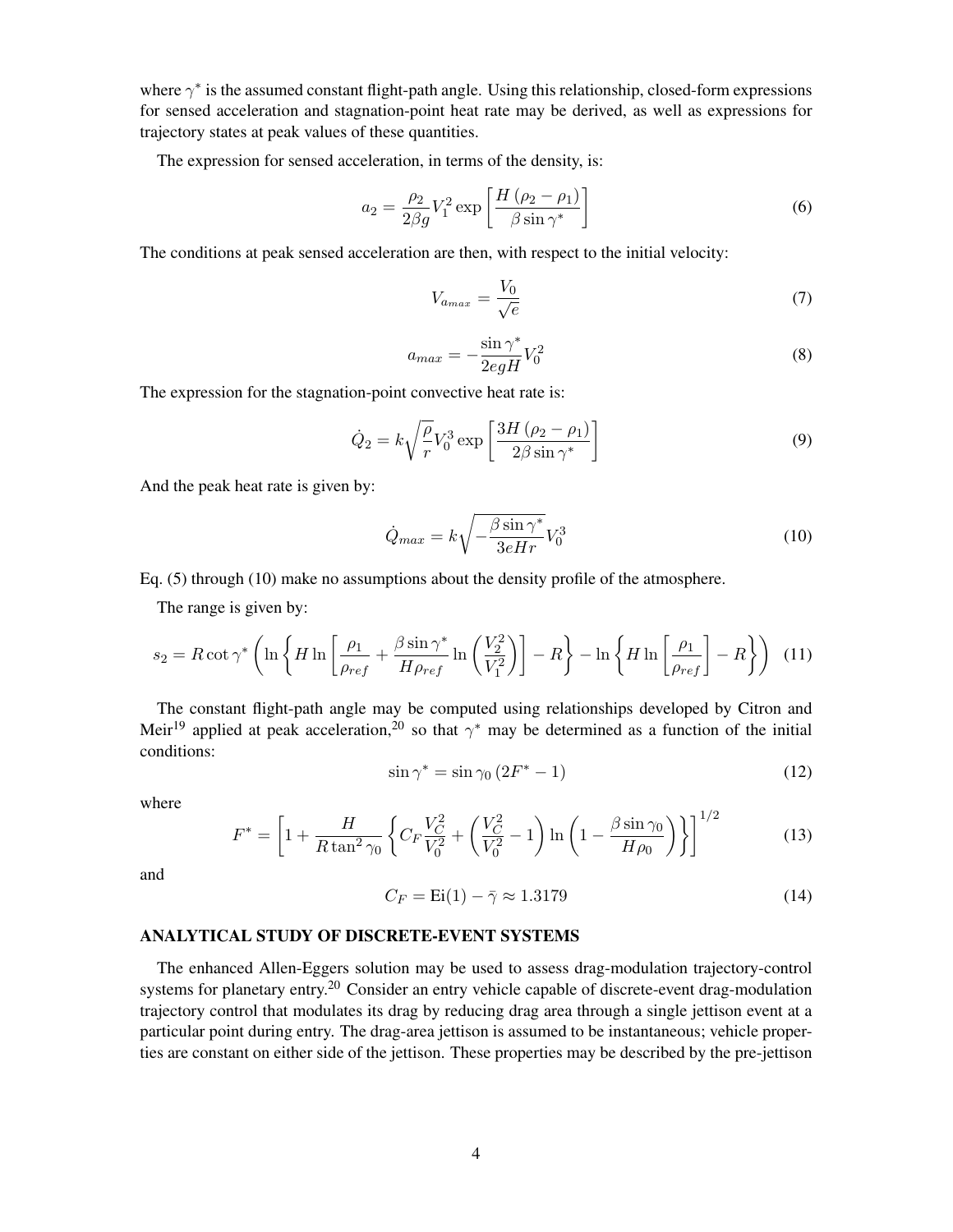<span id="page-4-2"></span><span id="page-4-1"></span>

<span id="page-4-3"></span><span id="page-4-0"></span>Figure 2. Example application of the Allen-Eggers solution.

ballistic coefficient,  $\beta_0$ , and post-jettison ballistic coefficient,  $\beta_1$ . Furthermore, we will assume that  $\beta_1 > \beta_0$ .

An example application is shown in Fig. [2.](#page-4-0) For this trajectory (parameters given in Table [1\)](#page-5-0), agreement between numerical integration of the equations of motion and the Allen-Eggers solution is excellent. The trajectory is constructed using two separate, constant ballistic coefficient segments that join at the jettison point. The first segment starts from the initial condition in Table [1](#page-5-0) with  $\beta = \beta_0$ . The second segment has  $\beta = \beta_1$ ; the jettison point serves as the initial condition for the second trajectory segment, where  $V_{0,1} = V_1$ ,  $h_{0,1} = f(V_1)$ , and  $\gamma_{0,2} = \gamma_0^*$ .

The altitude-velocity plot (Fig. [2\(a\)\)](#page-4-1) shows the corridor-bounding trajectories for this initial state. These trajectories correspond to the cases where no jettison occurs (entry with constant  $\beta = \beta_0$ ) and where jettison occurs at the initial state (entry with constant  $\beta = \beta_1$ ). Figure [2\(c\)](#page-4-2) shows the discrete change in acceleration at jettison; Figure [2\(d\)](#page-4-3) shows the discrete change in the rate of change of the heat rate.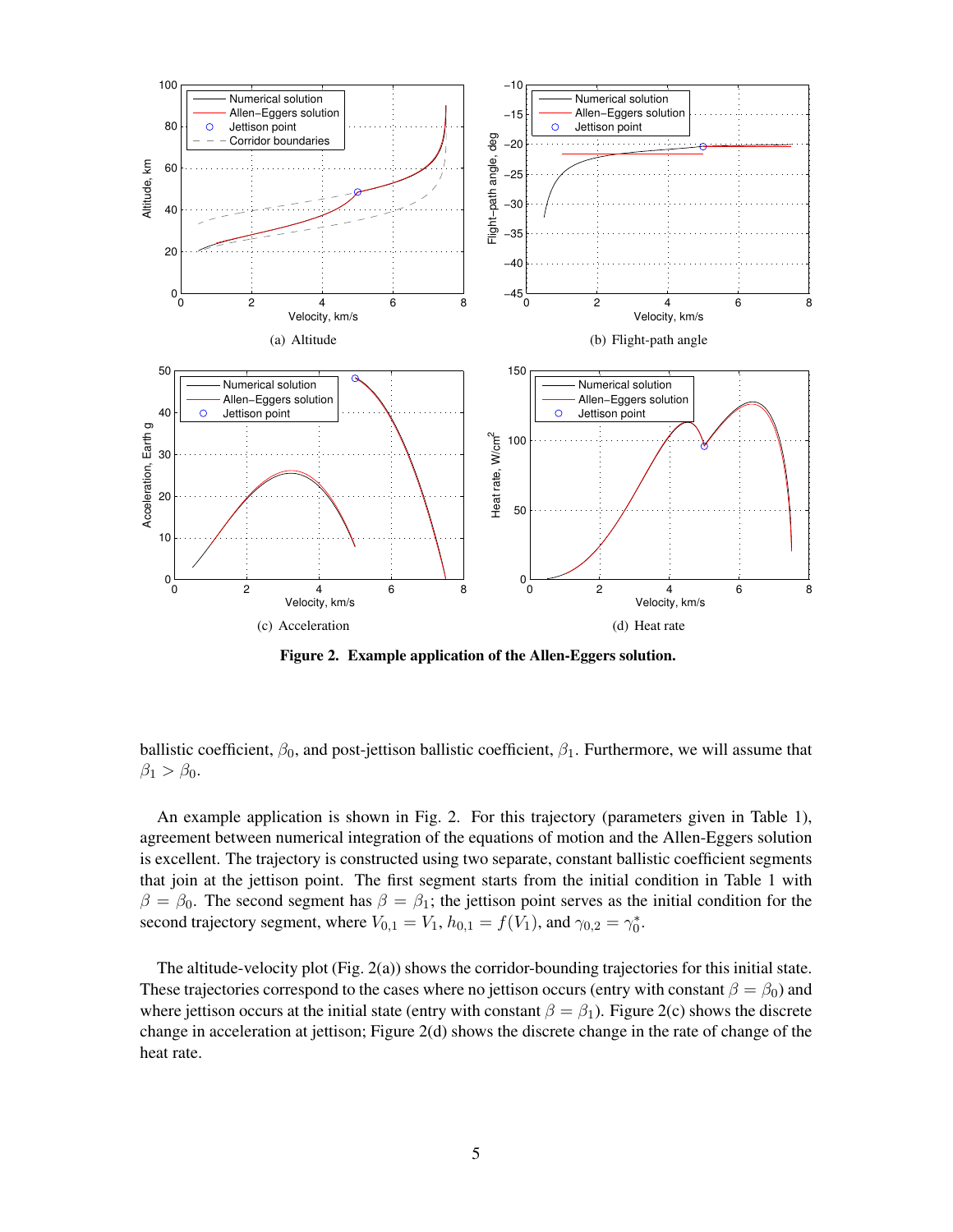<span id="page-5-0"></span>

| Parameter  | Value                 |
|------------|-----------------------|
| Planet     | Earth                 |
| $V_0$      | $7500 \text{ m/s}$    |
| $\gamma_0$ | $-20$ deg             |
| $h_0$      | 90 km                 |
| $\beta_0$  | 50 kg/m <sup>2</sup>  |
| $\beta_1$  | 300 kg/m <sup>2</sup> |
|            | $5000 \text{ m/s}$    |
|            |                       |

#### Table 1. Nominal Parameters for Example Trajectory

## Range Control Authority

The Allen-Eggers solution may be used to show analytically how changes in ballistic coefficient may be used to control range during entry. By varying the jettison velocity, a drag-modulation entry vehicle may control its range (see Fig. [3\)](#page-6-0). The maximum possible range occurs when jettison occurs immediately, resulting in constant-β flight at maximum  $\beta$ ,  $\beta$ <sub>1</sub>. The minimum possible range occurs when no jettison occurs, resulting in constant- $\beta$  flight at the minimum  $\beta$ ,  $\beta_0$ .

The control authority metric for drag-modulation trajectory control systems is ratio of the maximum to minimum ballistic coefficients, or  $\beta_1/\beta_0$ . This may be shown analytically, starting with the Allen-Eggers equation for range-to-go over a flat planet:

$$
s_{togo} = \cot \gamma^* (h_f - h) \tag{15}
$$

The divert capability at jettison for a discrete-event drag-modulation system is:

$$
\Delta s = \overbrace{\cot \gamma_1^* (h_f - h_J)}^{\text{max. range}} - \overbrace{\cot \gamma_0^* (h_f - h_J)}^{\text{min. range}}
$$
(16)

Altitude may be written as a function of velocity and ballistic coefficient through the Allen-Eggers altitude-velocity profile:

$$
h = h_{ref} - H \ln \left[ \frac{\beta \sin \gamma^*}{\rho_{ref} H} \ln \left( \frac{V^2}{V_1^2} \right) + \frac{\rho_1}{\rho_{ref}} \right]
$$
 (17)

If we choose our reference point (denoted by subscript 1 above) to be the jettison velocity, we find:

$$
\Delta s = \cot \gamma_1^* \left( H \ln \left[ \frac{\beta_1 \sin \gamma_1^*}{\rho_{ref} H} \ln \left( \frac{V_f^2}{V_1^2} \right) + \frac{\rho_1}{\rho_{ref}} \right] - H \ln \left[ \frac{\rho_1}{\rho_{ref}} \right] \right) - \cot \gamma_0^* \left( H \ln \left[ \frac{\beta_0 \sin \gamma_0^*}{\rho_{ref} H} \ln \left( \frac{V_f^2}{V_1^2} \right) + \frac{\rho_1}{\rho_{ref}} \right] - H \ln \left[ \frac{\rho_1}{\rho_{ref}} \right] \right) (18)
$$

Assuming that  $\gamma_0^* \approx \gamma_1^*$  for the same  $\gamma_0$ , this equation simplifies to:

<span id="page-5-1"></span>
$$
\Delta s = H \cot \gamma^* \ln \left[ \frac{\frac{\beta_1 \sin \gamma^*}{\rho_{ref} H} \ln \left( \frac{V_f^2}{V_1^2} \right) + \frac{\rho_1}{\rho_{ref}}}{\frac{\beta_0 \sin \gamma^*}{\rho_{ref} H} \ln \left( \frac{V_f^2}{V_1^2} \right) + \frac{\rho_1}{\rho_{ref}}} \right]
$$
(19)

 $\overline{a}$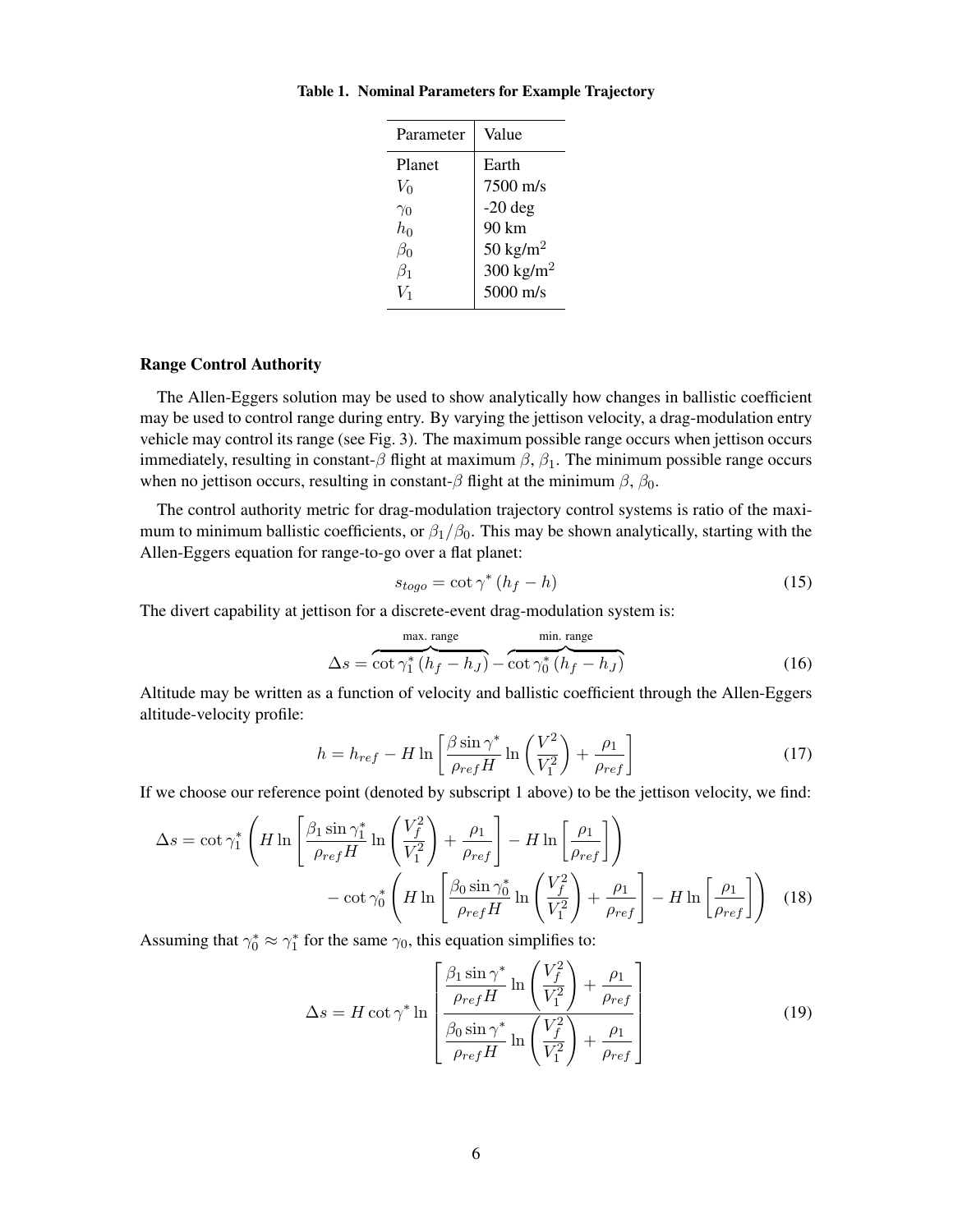

<span id="page-6-0"></span>Figure 3. Range profiles for several jettison velocities.

Further, recognizing that  $\rho_1$  is given by:

<span id="page-6-1"></span>
$$
\rho_1 = \frac{\beta_0 \sin \gamma_0^*}{H} \ln \left( \frac{V_1^2}{V_0^2} \right) + \rho_0 \tag{20}
$$

and neglecting  $\rho_0$  relative to  $\rho_{ref}$ , we find:

$$
\Delta s = H \cot \gamma^* \ln \left[ \frac{(\beta_1/\beta_0) \ln \left( V_f^2 / V_1^2 \right) + \ln \left( V_1^2 / V_0^2 \right)}{\ln \left( V_f^2 / V_0^2 \right)} \right]
$$
(21)

This shows the divert capability is a function of the initial and final velocities, the jettison velocity, the ballistic coefficient ratio, and the flight-path angle. The dependence on trajectory parameters is intuitive, but the sole dependence on ballistic coefficient ratio (as opposed to the magnitude of the ballistic coefficients) is not.

The maximum divert capability occurs at the top of the atmosphere. For maximum range, jettison occurs at a high altitude relative to  $h_{ref}$ , making the  $\rho_1/\rho_{ref}$  term small enough to be neglected in Eq. [\(19\)](#page-5-1). This results in:

$$
\Delta s_{max} = -H \cot \gamma^* \ln \left(\frac{\beta_1}{\beta_0}\right) \tag{22}
$$

This equation shows the relationship between  $\Delta s_{max}$  and  $\beta$  ratio. Increasing the ratio results in a larger maximum divert capability and increased range control authority. The maximum divert range is a weaker function of the magnitude of the ballistic coefficients, which influences the value of  $\gamma^*$ .

Figure [4](#page-7-0) shows the maximum divert capability, i.e.  $\Delta s$  at  $V_0$ , across a range of values for  $(\beta_0, \beta_1)$ . Numerical integration of the equations of motion is shown in Fig. [4\(a\);](#page-7-1) computation using Allen-Eggers is shown in Fig. [4\(b\).](#page-7-2) Lines of constant ballistic coefficient ratio are shown in white. The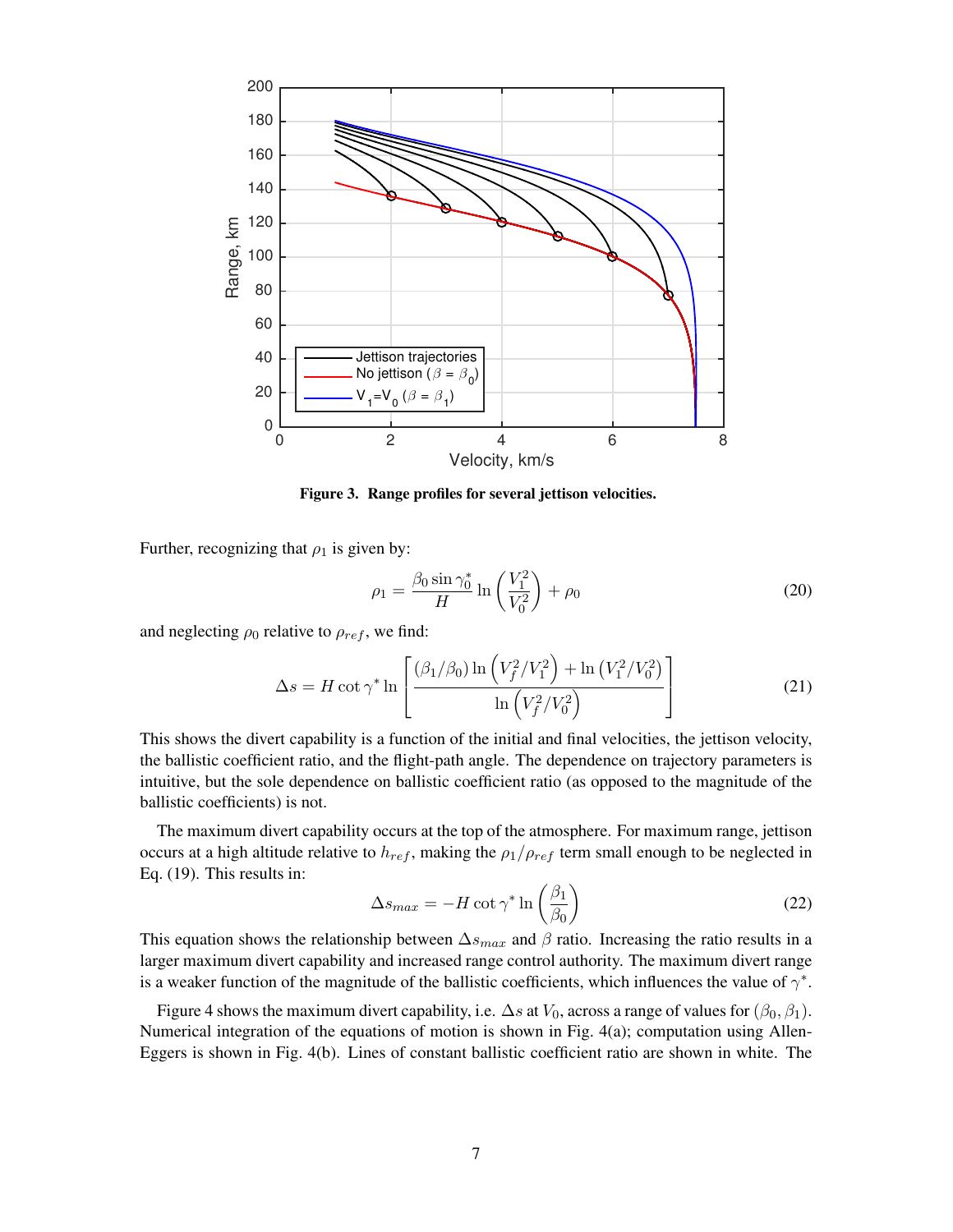<span id="page-7-1"></span>

<span id="page-7-2"></span><span id="page-7-0"></span>Figure 4. Divert capability over a range of ballistic coefficients.



<span id="page-7-3"></span>Figure 5. Acceleration profiles for several jettison velocities.

results nearly identical, showing that the Allen-Eggers solution is accurate. Also, it is clear that divert capability is primarily a function of ballistic coefficient ratio: divert capability increases with increasing  $\beta$  ratio. In this manner, the ballistic coefficient ratio is analogous to the lift-to-drag ratio  $(L/D)$  for lift-modulation systems.

#### Minimizing Peak Sensed Acceleration

Figure [5](#page-7-3) shows the effect of different jettison velocities on the peak acceleration. If the jettison occurs after the  $\beta_0$  peak acceleration, then the  $\beta_1$  acceleration pulse is much smaller and does not affect the peak value (black curves). If the jettison occurs early in the trajectory, the opposite occurs: the acceleration pulse for the  $\beta_1$  trajectory segment is relatively large and dictates the peak acceleration (red curve). From the figure, one can see that an intermediate velocity will occur when the acceleration at jettison is equal to the peak acceleration in the  $\beta_1$  trajectory segment. The Allen-Eggers solution may be used to derive an analytical solution for this jettison point.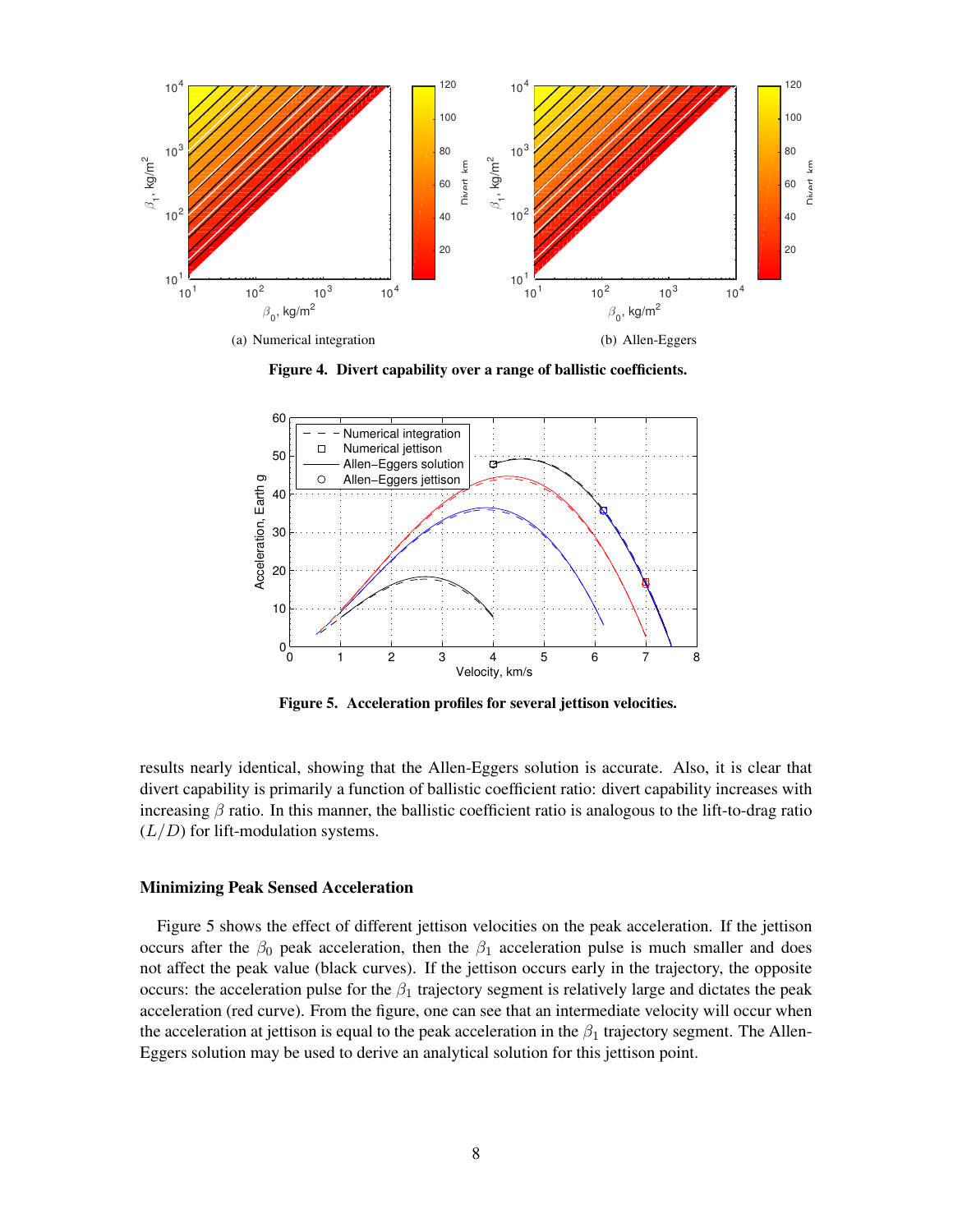The acceleration at jettison is:

<span id="page-8-0"></span>
$$
a_{1,J} = \frac{\rho_1}{2\beta g} V_1^2 = \frac{V_1^2}{2\beta_0 g} \left( \frac{\beta_0 \sin \gamma_0^*}{H} \ln \left( \frac{V_1^2}{V_0^2} \right) + \rho_0 \right)
$$
(23)

The peak acceleration for the  $\beta_1$  trajectory segment is given by:

<span id="page-8-1"></span>
$$
a_{2,max} = -\frac{\sin \gamma_1^*}{2egH} V_1^2 \exp\left(-\frac{H\rho_1}{\beta_1 \sin \gamma_1^*}\right) \tag{24}
$$

Setting Eq. [\(23\)](#page-8-0) and [\(24\)](#page-8-1) equal and eliminating common factors, we find:

<span id="page-8-2"></span>
$$
-\frac{\sin\gamma_1^*}{eH}\exp\left(-\frac{H\rho_1}{\beta_1\sin\gamma_1^*}\right) = \frac{\rho_1}{\beta_0}
$$
\n(25)

The density at jettison is given by Eq. [\(20\)](#page-6-1). If we assume  $\rho_0$  is small relative to the other term in Eq. [\(20\)](#page-6-1) and substitute for  $\rho_1$  in Eq. [\(25\)](#page-8-2), we find:

$$
-\frac{\sin \gamma_1^*}{e} \exp \left(-\frac{\beta_0 \sin \gamma_0^* \ln (V_1^2 / V_0^2)}{\beta_1 \sin \gamma_1^*}\right) = \sin \gamma_0^* \ln \left(\frac{V_1^2}{V_0^2}\right) \tag{26}
$$

Taking the natural logarithm of both sides and rearranging yields:

$$
-\frac{\beta_0}{\beta_1} \frac{\sin \gamma_0^*}{\sin \gamma_1^*} \ln \left( \frac{V_1^2}{V_0^2} \right) = \ln \left[ \frac{\sin \gamma_0^*}{\sin \gamma_1^*} \ln \left( \frac{V_1^2}{V_0^2} \right) \right] + 1 \tag{27}
$$

If we further assume that  $\sin \gamma_0^* / \sin \gamma_1^* \approx 1$  and rearrange in terms of the ballistic coefficient ratio, we find:

<span id="page-8-3"></span>
$$
\frac{\beta_1}{\beta_0} = \frac{\ln\left(V_0^2/V_1^2\right)}{\ln\left[\ln\left(V_0^2/V_1^2\right)\right] + 1} \tag{28}
$$

This relationship gives the jettison velocity for minimum peak acceleration for a particular  $\beta$  ratio. Beyond the Allen-Eggers assumptions, this relationship only assumes that the initial density at the top of the atmosphere is negligible and that the corrected constant flight path angles are of similar magnitudes. While this relationship is unfortunately transcendental in  $V_1$ , it does show that the jettison velocity for minimum  $a_{max}$  (as a fraction of  $V_0$ ) is only a function of the ballistic coefficient ratio, not the magnitude of the ballistic coefficients, planetary parameters, or the initial flight-path angle.

To test the validity of this equation, it may be compared to two other solution methods: 1. numerical minimization coupled with numerical integration of the equations of motion and 2. direct solution of Eq. [\(25\)](#page-8-2) via numerical root-finding. Figure [6](#page-9-0) shows the jettison velocity associated with minimum  $a_{max}$  over a range of different ballistic-coefficient pairs evaluated using the two different methods. Lines of constant ballistic-coefficient ratio are shown in white. The lower right half of the figure represents  $\beta$  ratios less than one, or  $\beta_0 > \beta_1$ . This case is not considered, since it violates the assumed acceleration profile. Also, the jettison velocity is not defined for a  $\beta$  ratio of one, since  $\beta_0 = \beta_1$ . The figure shows that jettison velocity for minimum  $a_{max}$  appears to be a function of ballistic coefficient only. The velocity decreases with decreasing  $\beta$  ratio, but is relatively constant for a large range of  $\beta$  ratios (those above about 5). Agreement between the a) numerical solution and b) Allen-Eggers solution appears to be good in both trend and overall magnitude.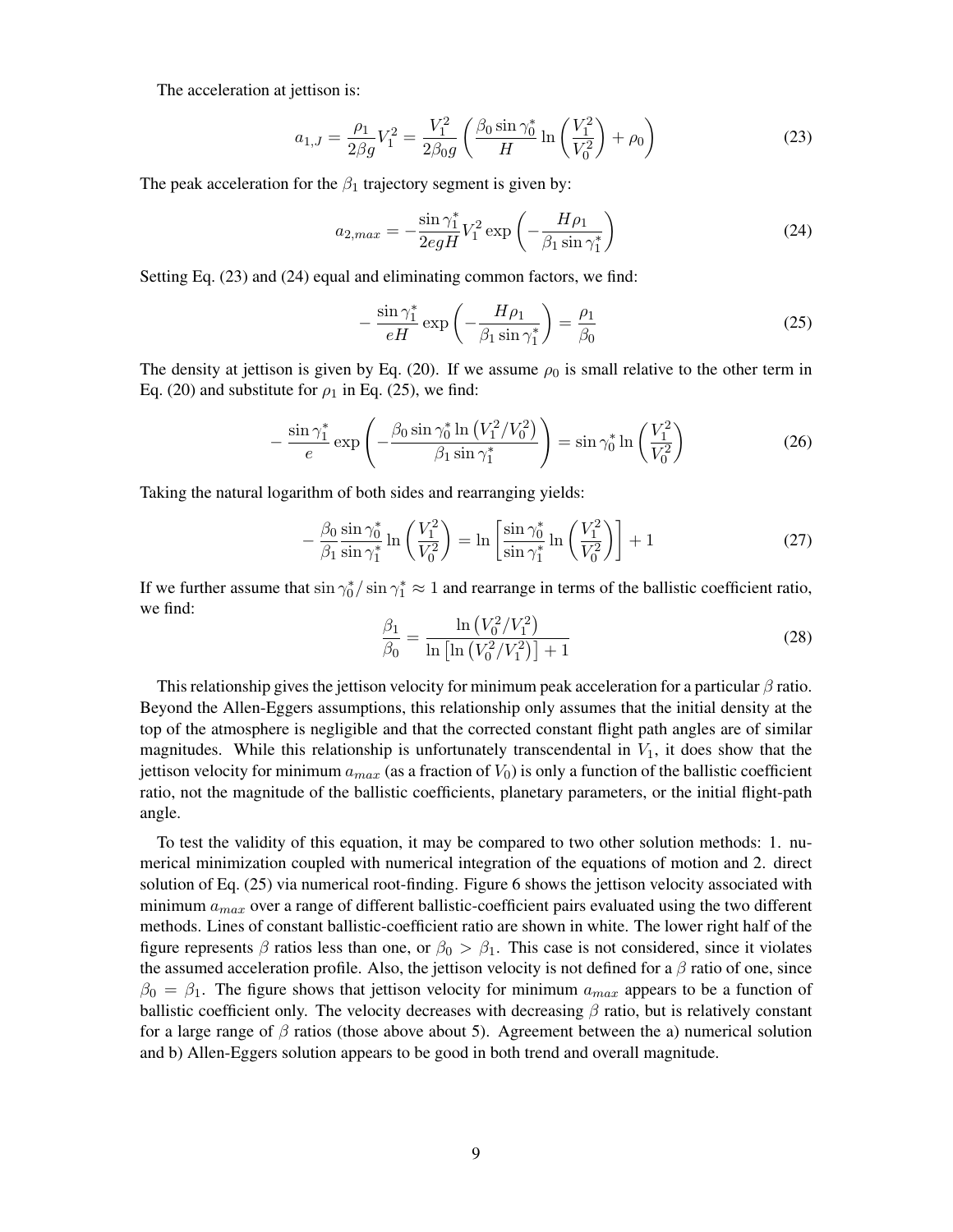

<span id="page-9-0"></span>Figure 6. Jettison velocity for minimum  $a_{max}$  as a function of  $(\beta_0, \beta_1)$ .



<span id="page-9-1"></span>Figure 7. Minimum  $a_{max}$  as a function of  $(\beta_0, \beta_1)$ .

Figure [7](#page-9-1) shows the minimum  $a_{max}$  associated with the jettison velocities in Figure [6.](#page-9-0) Again, agreement is good between the two methods and a similar trend is seen where  $a_{max}$  is only a function of ballistic-coefficient ratio. The peak acceleration increases with decreasing ballistic coefficient ratio, but is relatively flat for ballistic coefficient ratios above about 5. The maximum peak acceleration shown is 48 g, which corresponds to the case where  $\beta_0 = \beta_1$ . This is the acceleration for this particular trajectory for a vehicle with a constant ballistic coefficient. The lower values of  $a_{max}$  shown in the figure show the ability of a drag-modulation system to reduce peak acceleration.

To compare the two methods shown in Figures [6](#page-9-0) and [7,](#page-9-1) as well as the relationship proposed in Eq. [\(28\)](#page-8-3), the data points for these figures are plotted as a function of ballistic coefficient ratio in Figure [8](#page-10-0) and Figure [9.](#page-10-1) Figure [8](#page-10-0) shows that there is excellent agreement between the numerical solution and the Allen-Eggers solution. It also shows that Eq. [\(28\)](#page-8-3) effectively predicts the trend in jettison velocity. The agreement in Figure [9](#page-10-1) is also good: the Allen-Eggers prediction of the peak acceleration is within 3% of the numerical solution.

The reduction in peak acceleration can be quantified as the drag-modulation  $a_{max}$  over the  $a_{max}$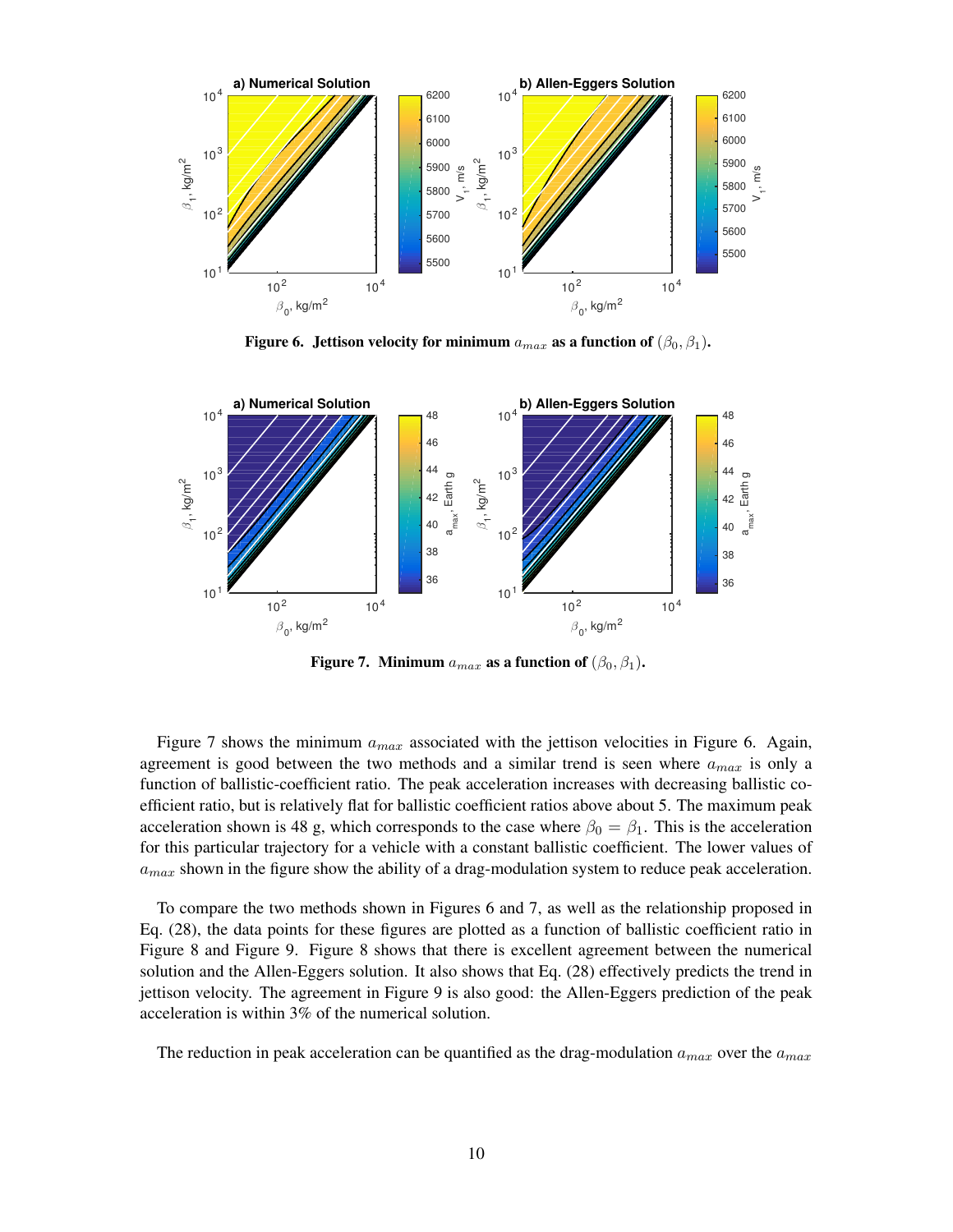

<span id="page-10-0"></span>Figure 8. Jettison velocity for minimum  $a_{max}$  as a function of ballistic coefficient ratio.



<span id="page-10-1"></span>Figure 9. Minimum  $a_{max}$  as a function of ballistic coefficient ratio.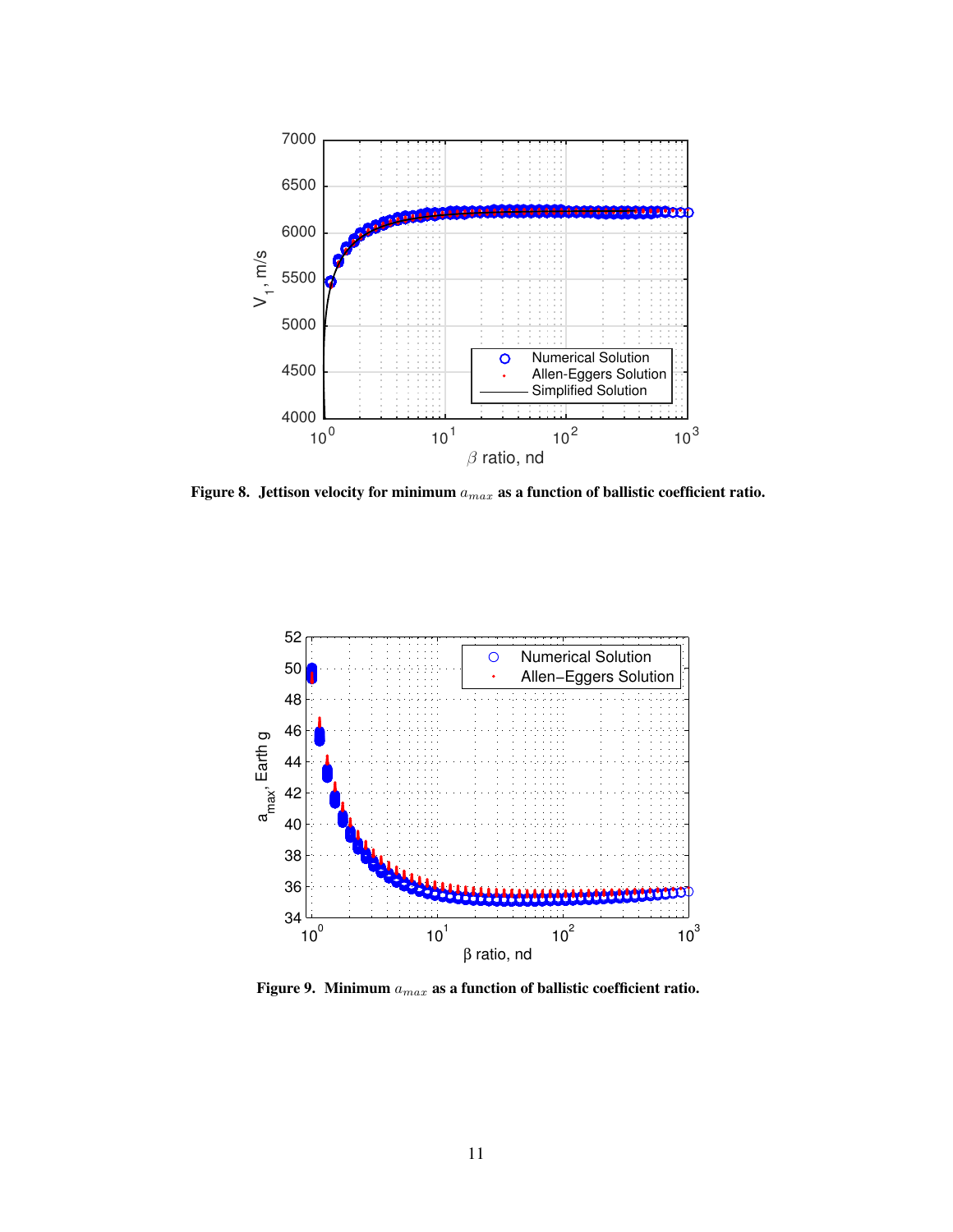

<span id="page-11-0"></span>Figure 10. Heat rate as a function of velocity for several jettison velocities.

associated with a constant- $\beta_0$  trajectory. It turns out to be (again, neglecting  $\rho_0$  relative to  $\rho_1$ ):

$$
\frac{a_{DM}}{a_{max}} = e \frac{V_1^2}{V_0^2} \ln\left(\frac{V_0^2}{V_1^2}\right)
$$
\n(29)

This expression shows that the reduction in peak acceleration is only a function of jettison velocity as a fraction of the initial velocity, which in turn is only a function of ballistic-coefficient ratio (see Eq. [\(28\)](#page-8-3)).

### Minimizing Peak Stagnation-Point Heat Rate

Larger ballistic coefficients imply flight at lower altitude (and correspondingly higher density) and smaller effective nose radii, increasing in heat rate. With this in mind, it becomes apparent that the best way to minimize peak heat rate during entry is to maintain a low ballistic coefficient through peak heating. After the initial heat pulse, changing to a higher ballistic coefficient may still cause the heat rate to rise above the previous peak if the jettison velocity is too close to the velocity at the first peak (see Fig. [10\)](#page-11-0). An expression may be derived for a limit on the jettison velocity such that the peak of the initial heat-rate pulse is not exceeded.

To determine the jettison velocities that minimize peak heat rate, we start by enforcing the condition:

$$
\dot{Q}_{max,1} > \dot{Q}_{max,2} \tag{30}
$$

We can use the Allen-Eggers solution to write expressions for these peak heat rates in terms of known trajectory parameters:

$$
k\sqrt{-\frac{\beta_0 \sin \gamma_0^*}{3eHr_{n,1}}}V_0^3 \exp\left(-\frac{3H\rho_0}{2\beta_0 \sin \gamma_0^*}\right) > k\sqrt{-\frac{\beta_1 \sin \gamma_1^*}{3eHr_{n,2}}}V_1^3 \exp\left(-\frac{3H\rho_1}{2\beta_1 \sin \gamma_1^*}\right) \tag{31}
$$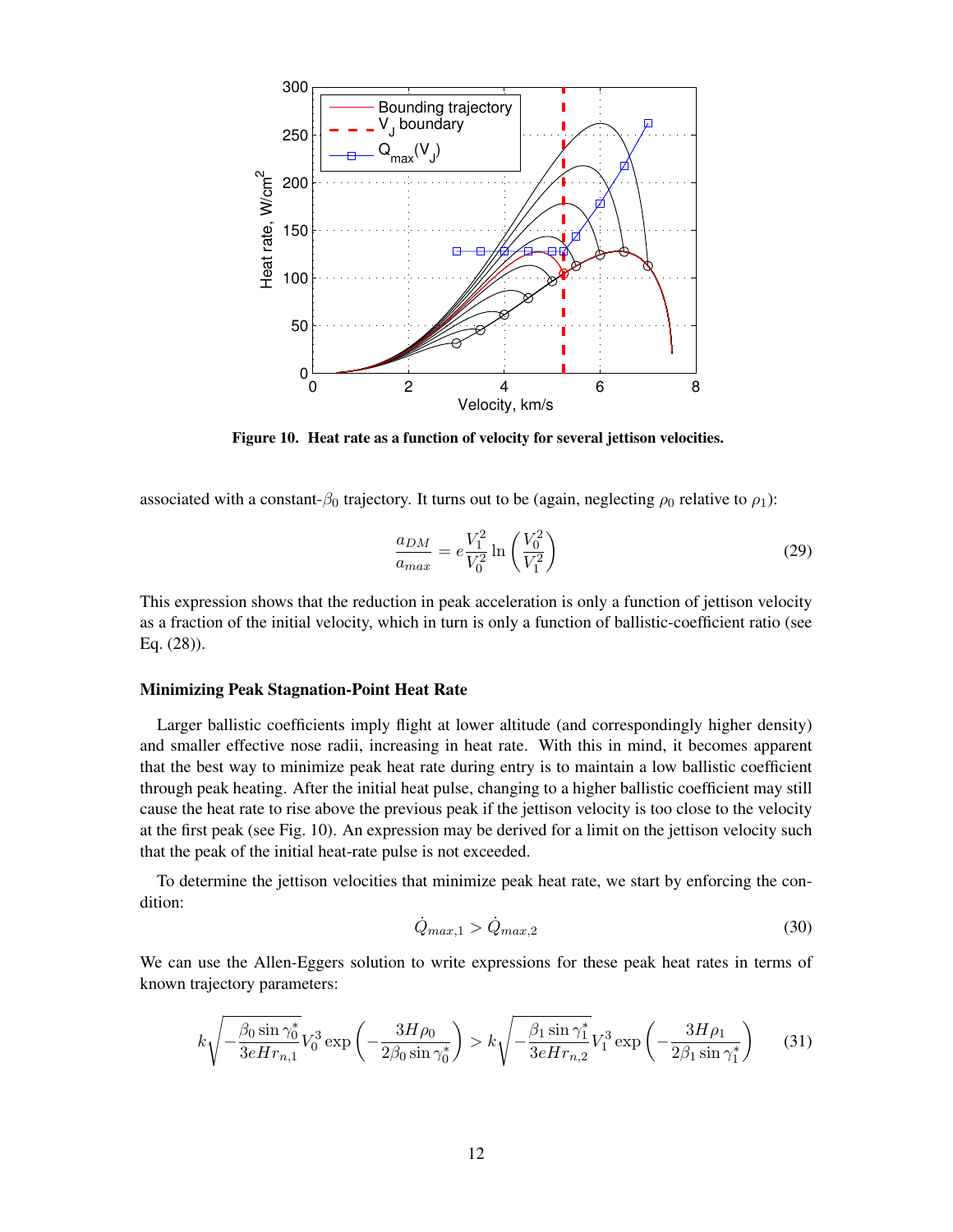Substituting Eq. [\(20\)](#page-6-1) for  $\rho_1$  and neglecting  $\rho_0$  because it is small relative to other densities, we find:

$$
k\sqrt{-\frac{\beta_0 \sin \gamma_0^*}{3eHr_{n,1}}}V_0^3 > k\sqrt{-\frac{\beta_1 \sin \gamma_1^*}{3eHr_{n,2}}}V_1^3 \exp\left(-\frac{3H}{2\beta_1 \sin \gamma_1^*} \frac{\beta_0 \sin \gamma_0^*}{H} \ln \frac{V_1^2}{V_0^2}\right) \tag{32}
$$

Simplifying leads to:

$$
\sqrt{\frac{\beta_0 \sin \gamma_0^*}{\beta_1 \sin \gamma_1^*} \frac{r_{n,2}}{r_{n,1}}} V_0^3 > V_1^3 \exp\left(-\frac{3}{2} \frac{\beta_0 \sin \gamma_0^*}{\beta_1 \sin \gamma_1^*} \ln \frac{V_1^2}{V_0^2}\right)
$$
(33)

Taking the natural logarithm to map the multiplication above to addition yields:

$$
\frac{1}{2}\ln\left(\frac{\beta_0}{\beta_1}\frac{\sin\gamma_0^*}{\sin\gamma_1^*} \frac{r_{n,2}}{r_{n,1}}\right) + 3\ln V_0 > 3\ln V_1 - 3\frac{\beta_0}{\beta_1}\frac{\sin\gamma_0^*}{\sin\gamma_1^*}(\ln V_1 - \ln V_0)
$$
(34)

Grouping like terms and solving for  $V_1$  leads to a condition on  $V_1$  for minimizing the peak heat rate:

$$
V_1 < V_0 \exp\left[\frac{\ln\left(\frac{\beta_0}{\beta_1}\frac{\sin\gamma_0^*}{\sin\gamma_1^*} \frac{r_{n,2}}{r_{n,1}}\right)}{6\left(1 - \frac{\beta_0}{\beta_1}\frac{\sin\gamma_0^*}{\sin\gamma_1^*}\right)}\right] \tag{35}
$$

If one assumes that  $\sin \gamma_0^* \approx \sin \gamma_1^*$  and that the effective nose radius does not change across the jettison event, this inequality reduces to:

<span id="page-12-0"></span>
$$
V_1 < V_0 \exp\left[\frac{(\beta_1/\beta_0) \ln(\beta_1/\beta_0)}{6(1-\beta_1/\beta_0)}\right] \tag{36}
$$

Figure [10](#page-11-0) shows the effect of varying jettison time on the heat rate (trajectory parameters are given in Table [1\)](#page-5-0), the proposed jettison velocity limit in Eq. [\(36\)](#page-12-0), and the peak heat rate as a function of jettison velocity for the example trajectory (see Table [1\)](#page-5-0). The proposed limit on the jettison velocity to limit the peak heat rate appears to be correct–at this jettison velocity, the two peaks of the heat pulse are nearly equal. The trajectory data in this figure were generated using numerical integration, but it agrees well with the proposed analytical condition on jettison velocity.

#### Multi-Stage Systems

Eq. [\(20\)](#page-6-1) may be used to relate the density and velocity at the *n*th jettison point in an  $N$ -stage system:

$$
\rho_{n+1} = \rho_0 + \sum_{i=0}^{n} \frac{\beta_i \sin \gamma_i^*}{H} \ln \left( \frac{V_{i+1}^2}{V_i^2} \right)
$$
(37a)

$$
V_{n+1} = V_0 \left\{ \prod_{i=0}^n \exp\left[\frac{H(\rho_{i+1} - \rho_i)}{2\beta_i \sin \gamma_i^*}\right] \right\}
$$
(37b)

where

<span id="page-12-2"></span><span id="page-12-1"></span>
$$
\sin \gamma_{n+1}^* = \sin \gamma_n^* \left( 2F_n^* - 1 \right) \tag{38}
$$

and

<span id="page-12-3"></span>
$$
F_n^* = \left[1 + \frac{H}{R \tan^2 \gamma_n^*} \left\{ C \frac{V_C^2}{V_n^2} + \left(\frac{V_C^2}{V_n^2} - 1\right) \ln \left(1 - \frac{\beta_n \sin \gamma_n^*}{H \rho_n}\right) \right\} \right]^{1/2}
$$
(38a)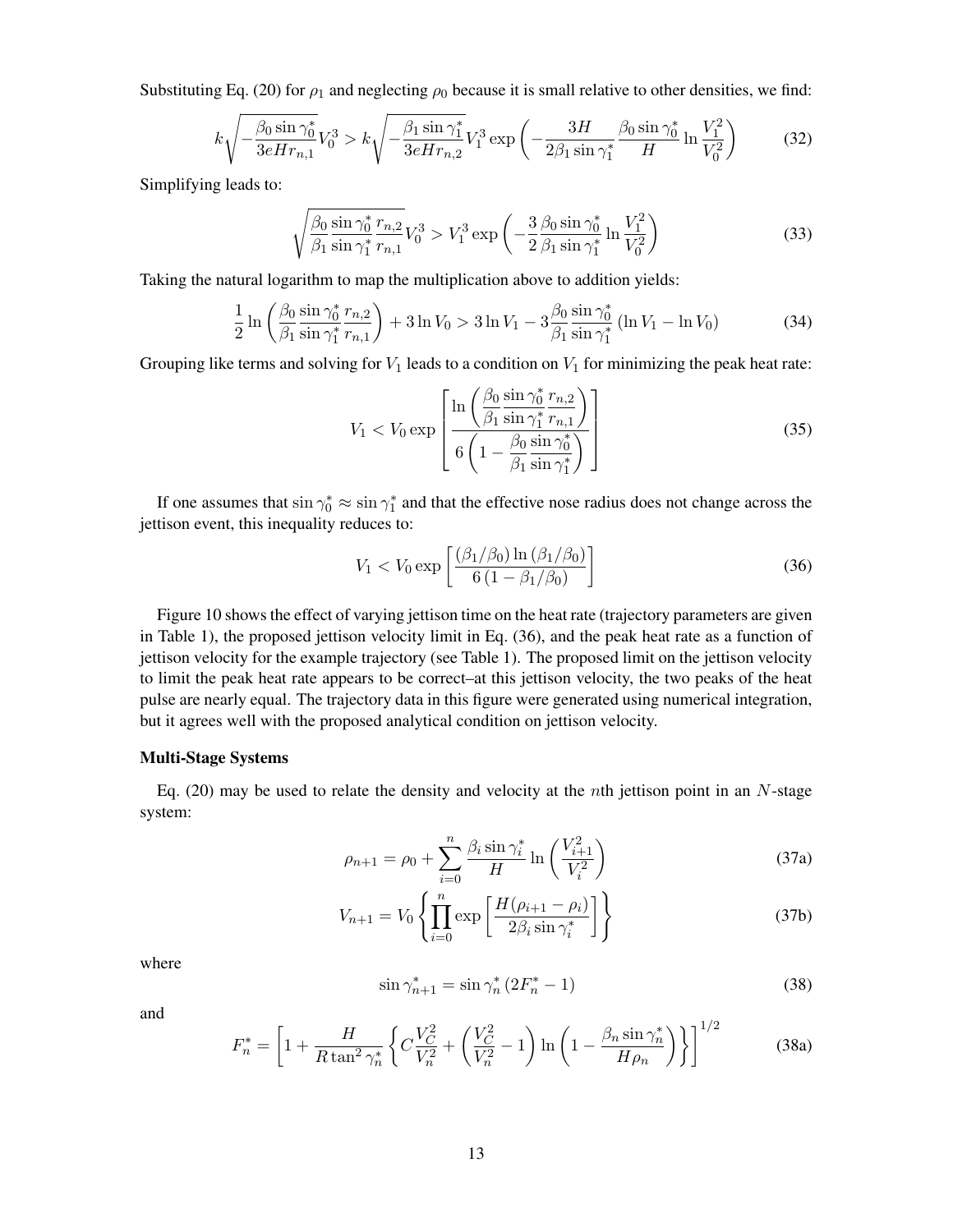

Figure 11. Example of a discrete drag-modulation system with 5 stages and 4 jettison events.

*Minimizing peak acceleration.* Using a method similar to the above, a trajectory that minimizes peak acceleration for an N-stage system may be computed analytically. First, one must solve this transcendental equation for the density at the final jettison point,  $\rho_{N-1}$ :

$$
\rho_{N-1} = \frac{-\beta_{N-2} \sin \gamma_{N-1}^*}{H} \exp \left( \frac{-H \rho_{N-1}}{\beta_{N-1} \sin \gamma_{N-1}^*} - 1 \right)
$$
(39)

This result may be used to solve for  $\rho_n$  for the remaining stages:

<span id="page-13-0"></span>
$$
\frac{\rho_{n+1}}{\rho_n} = \frac{\beta_n}{\beta_{n-1}} \exp\left[\frac{H\rho_n(1-\rho_{n+1}/\rho_n)}{\beta_n \sin \gamma_n^*}\right]
$$
(40)

Jettison velocities may then be computed using Eq. [\(37b\)](#page-12-2).

From Eq. [\(40\)](#page-13-0), one can see that the ratio of the densities at jettison is always less than that of the ballistic coefficients, i.e.:

$$
\rho_{n+1}/\rho_n < \beta_n/\beta_{n-1} \tag{41}
$$

This relationship establishes a bound on where the jettison should occur. From a practical stand-point, solving Eq. [\(39\)](#page-12-3) and [\(40\)](#page-13-0) may be numerically difficult because, in general,  $\gamma_n^*$  is a function of  $\gamma_{n-1}^*$ ,  $\rho_{n-1}$ , and  $V_{n-1}$ .

*Limiting peak heat rate.* To minimize peak heat rate, we require that the peak heat rate of any particular segment in a multi-stage trajectory be less than the previous stage:

$$
\dot{Q}_{max,n+1} < \dot{Q}_{max,n} \tag{42}
$$

Applying the Allen-Eggers solution and simplifying yields::

$$
\ln\left[\left(\frac{r_n}{r_{n+1}}\right)\left(\frac{\beta_{n+1}\sin\gamma_{n+1}^*}{\beta_n\sin\gamma_n^*}\right)\right] + 6\ln\left(\frac{V_{n+1}}{V_n}\right) + 3H\left(\frac{\rho_n}{\beta_n\sin\gamma_n^*} - \frac{\rho_{n+1}}{\beta_{n+1}\sin\gamma_{n+1}^*}\right) < 0 \tag{43}
$$

Eliminating the velocities using Eq. [\(20\)](#page-6-1) results in:

$$
\ln\left[\left(\frac{r_n}{r_{n+1}}\right)\left(\frac{\beta_{n+1}\sin\gamma_{n+1}^*}{\beta_n\sin\gamma_n^*}\right)\right] + 3H\rho_{n+1}\left(\frac{1}{\beta_n\sin\gamma_n^*} - \frac{1}{\beta_{n+1}\sin\gamma_{n+1}^*}\right) < 0\tag{44}
$$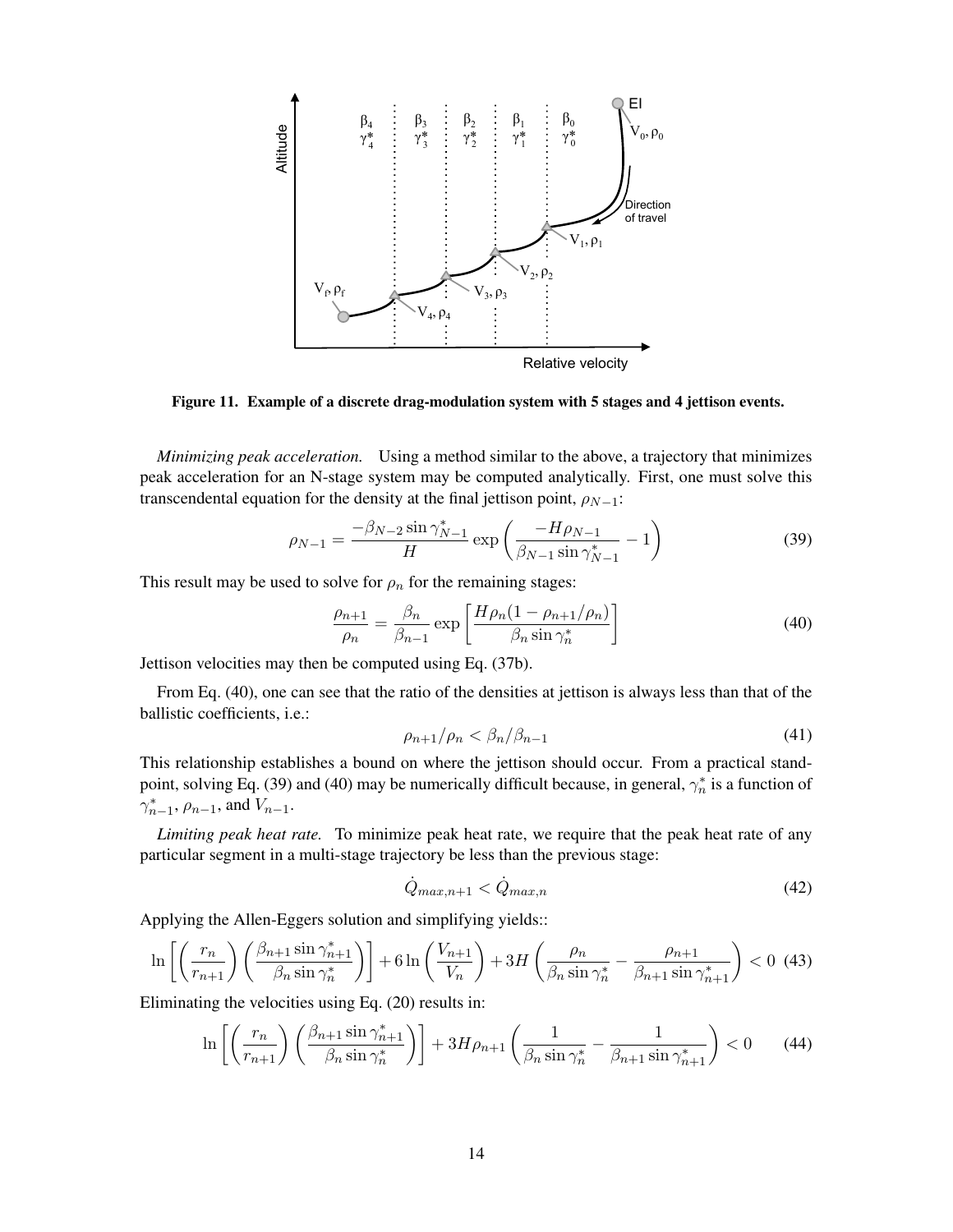If one neglects the differences between the flight-path angles and nose radii, one finds that:

$$
\rho_{n+1} < \frac{\beta_n \sin \gamma^* \ln \left(\beta_n / \beta_{n+1}\right)}{3H \left(1 - \beta_n / \beta_{n+1}\right)}\tag{45}
$$

where  $\gamma^*$  is an average value over n and  $n + 1$ . This relationship provides a bound on the density (and therefore altitude) of the next jettison event to maintain the minimum peak heat rate throughout the entry trajectory.

## **CONCLUSION**

The enhanced Allen-Eggers solution for ballistic entry was applied to discrete-event drag- modulation systems and was shown to accurately reproduce trajectories relative to numerical solutions to the planar equations of motion. Closed-form analytical relationships were developed that show ballistic coefficient ratio is the control authority metric for drag-modulation systems: ballistic coefficient ratio governs range control authority, peak acceleration reduction capability, and the jettison velocity associated with minimum peak heat rate. The closed-form relationships are appropriate for applications in which execution speed and simplicity are paramount, such as onboard real-time guidance and targeting.

#### ACKNOWLEDGMENT

This work was supported in part by a NASA Space Technology Research Fellowship.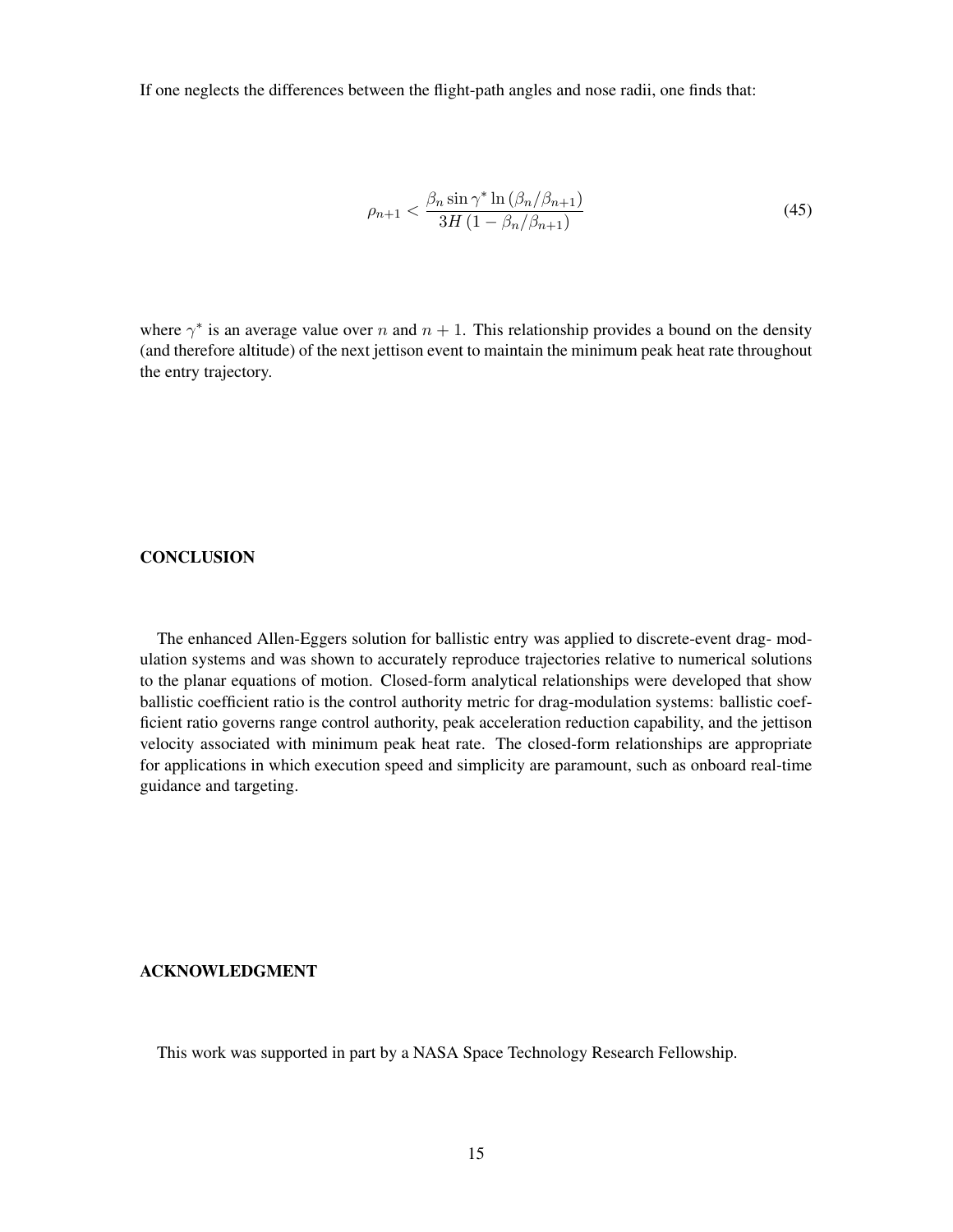## **NOTATION**

- a sensed acceleration magnitude, Earth g
- $C$  constant
- $C_D$  hypersonic drag coefficient
- e base of the natural logarithm
- $g \cdot$  acceleration due to gravity, m/s<sup>2</sup>
- $h$  altitude, m
- H atmospheric scale height, m
- $i$  integer index
- k stagnation-point heating constant kg<sup>1/2</sup>/m
- $m$  mass, kg
- $n$  integer
- $N$  integer
- $Q$  stagnation-point heat rate, W/cm<sup>2</sup>
- r effective nose radius, m
- R planetary radius, m
- s range, km
- $S_{ref}$  aerodynamic reference area, m<sup>2</sup>
- $V$  velocity magnitude, m/s
- $V_i$  velocity magnitude at jettison, m/s
- β ballistic coefficient, kg/m<sup>2</sup>
- $\gamma$  flight-path angle, rad
- $\bar{\gamma}$  Euler-Mascheroni constant
- $\rho$  atmospheric density, kg/m<sup>3</sup>
- $\rho_i$  atmospheric density at jettison, kg/m<sup>3</sup>

## **REFERENCES**

- <span id="page-15-0"></span>[1] L. L. Levy, "The Use of Drag Modulation to Limit the Rate at Which Deceleration Increases During Nonlifting Entry," Tech. Rep. NASA TN D-1037, Ames Research Center, Washington, DC, Sept. 1961.
- <span id="page-15-1"></span>[2] P. H. Rose and J. E. Hayes, "Drag Modulation and Celestial Mechanics," *7th Annual Meeting of the American Astronautical Society*, Dallas, TX, Jan. 1961.
- <span id="page-15-2"></span>[3] Z.-S. Kuo, K.-C. Liu, and Y.-S. Chang, "Explicit Guidance of Ballistic Entry Using Improved Matched Asymptotic Expansions," *Transactions of the Japan Society for Aeronautical and Space Sciences*, Vol. 50, Jan. 2007, pp. 121–127.
- <span id="page-15-3"></span>[4] A. D. McRonald, "A Lightweight Inflatable Hypersonic Drag Device for Planetary Entry," *Association Aeronautique de France Conference*, Arcachon, France, Mar. 1999.
- [5] C. H. Westhelle and J. P. Masciarelli, "Assessment of Aerocapture Flight at Titan Using a Drag-only Device," *AIAA Atmospheric Flight Mechanics Conference and Exhibit*, Austin, TX, Aug. 2003, pp. 1–7.
- <span id="page-15-4"></span>[6] J. L. Hall and A. K. Le, "Aerocapture Trajectories for Spacecraft with Large Towed Ballutes," *AAS/AIAA Space Flight Mechanics Meeting*, Santa Barbara, CA, Feb. 2001.
- <span id="page-15-5"></span>[7] N. X. Vinh, J. R. Johannesen, K. D. Mease, and J. M. Hanson, "Explicit guidance of drag-modulated aeroassisted transfer between elliptical orbits," *Journal of Guidance, Control, and Dynamics*, Vol. 9, May 1986, pp. 274–280.
- [8] K. L. Miller, D. Gulick, J. Lewis, B. Trochman, J. Stein, D. T. Lyons, and R. G. Wilmoth, "Trailing Ballute Aerocapture: Concept and Feasibility Assessment," *39th AIAA/ASME/SAE/ASEE Joint Propulsion Conference and Exhibit*, Huntsville, AL, July 2003.
- [9] W. R. Johnson and D. T. Lyons, "Titan Ballute Aerocapture Using a Perturbed TitanGRAM Model," *AIAA Atmospheric Flight Mechanics Conference and Exhibit*, Providence, RI, Aug. 2004.
- <span id="page-15-6"></span>[10] Z. R. Putnam and R. D. Braun, "Drag-Modulation Flight-Control System Options for Planetary Aerocapture," *Journal of Spacecraft and Rockets*, Aug. 2013, pp. 1–12.